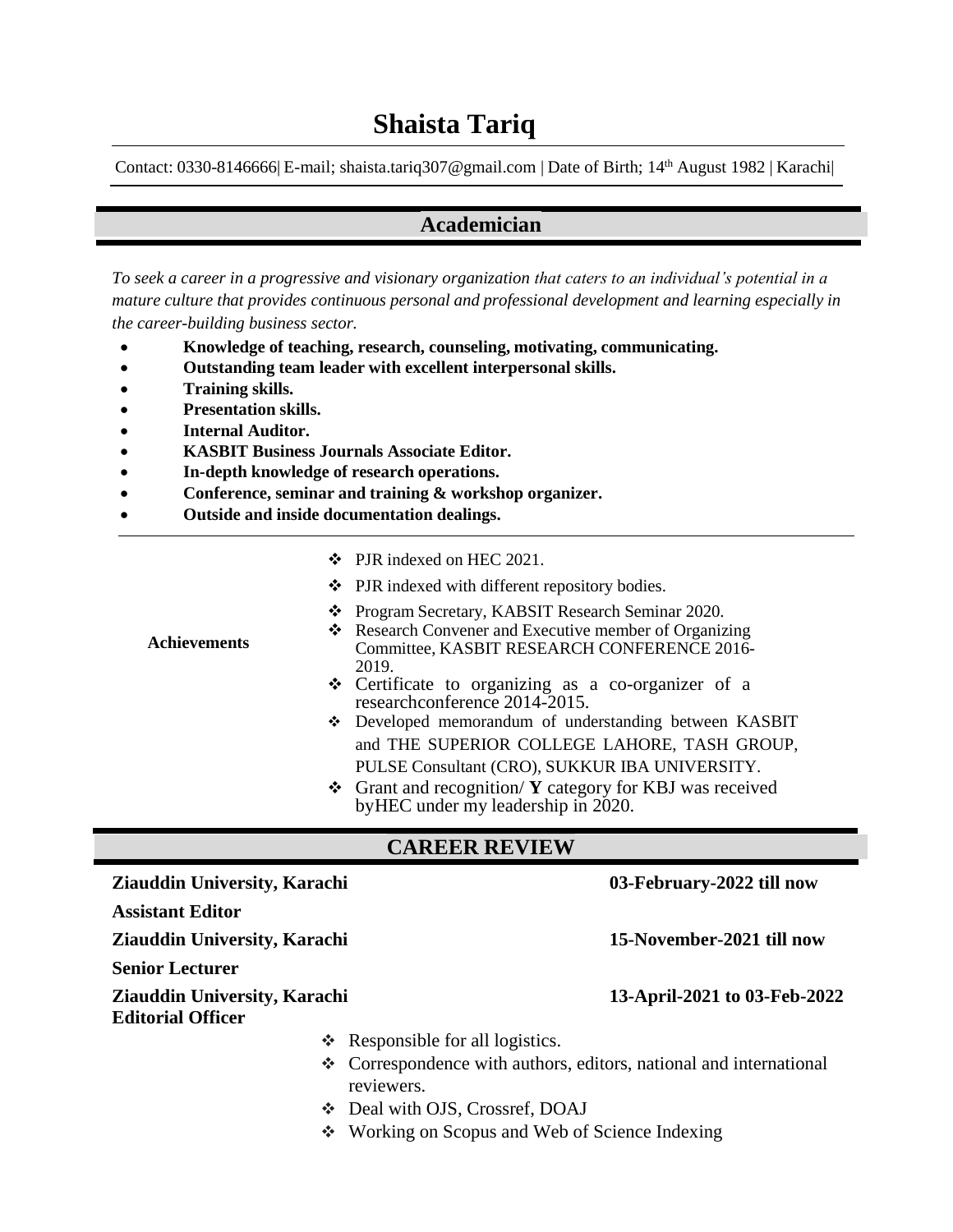#### **Khadim Ali Shah Bukhari Institute of Technology, Karachi 19-Sep-2019 till 04-Feb-2021 Manager Research Operations & Development**

#### **Key Responsibilities**

- Responsible for maintaining a liaison with HEC.
- Responsible for providing all the documentation to HECrelated to ORIC.
- $\triangleleft$  Responsible for managing all the research activities at the Institute including training and development of Faculty and Students.
	- Organizing research seminars/conferences
	- Organizing research trainings for students
	- Managing project/thesis operations, policy making
	- \* Responsible to manage all other operations of the department i.e. meeting the operational requirements for external parties and industrial linkage section
	- \* Responsible to manage all the research related data
	- Supervising and managing KASBIT's research journals

| Khadim Ali Shah Bukhari Institute of Technology, Karachi |                                                                            | March, 2017 04-Feb-2021 |  |
|----------------------------------------------------------|----------------------------------------------------------------------------|-------------------------|--|
| <b>Assistant Professor</b>                               |                                                                            |                         |  |
| <b>Key Responsibilities</b>                              | <b>Graduate Students Postdocs, Undergraduate Students, Honor Students:</b> |                         |  |
|                                                          |                                                                            |                         |  |

- ❖ MS/MPhil Thesis: Behavioral Biases in InvestmentDecision Making.
- MS/MPhil Thesis: Macroeconomic Factors and Stock price evidence from Pakistan Stock Exchange "Determinants of stock prices: empirical evidence from Pakistan Stock Exchange"
	- Teaching, counseling, motivating, assessment, etc.

#### **Khadim Ali Shah Bukhari Institute of Technology, Karachi**

| * Executive member of KASBIT RESEARCH CONFERENCE From 2014 till 04-Feb-2021 |                             |
|-----------------------------------------------------------------------------|-----------------------------|
| Associate Editor (KBJ)                                                      | 2013 till 04-Feb-2021       |
| Research Convener (KASBIT Research Conference)                              | December, 2017 till 2020    |
| <b>Research Associate</b>                                                   | September 2016 till 2019    |
| Secretary of KASBIT Core Research Committee                                 | January 2013 till 2016      |
| Internal Reviewer (KBJ)                                                     | 2013 till 2016              |
| $\triangle$ Lecturer                                                        | February 2014 till 2016     |
| ❖ Teaching Assistant                                                        | April 2012 to February 2014 |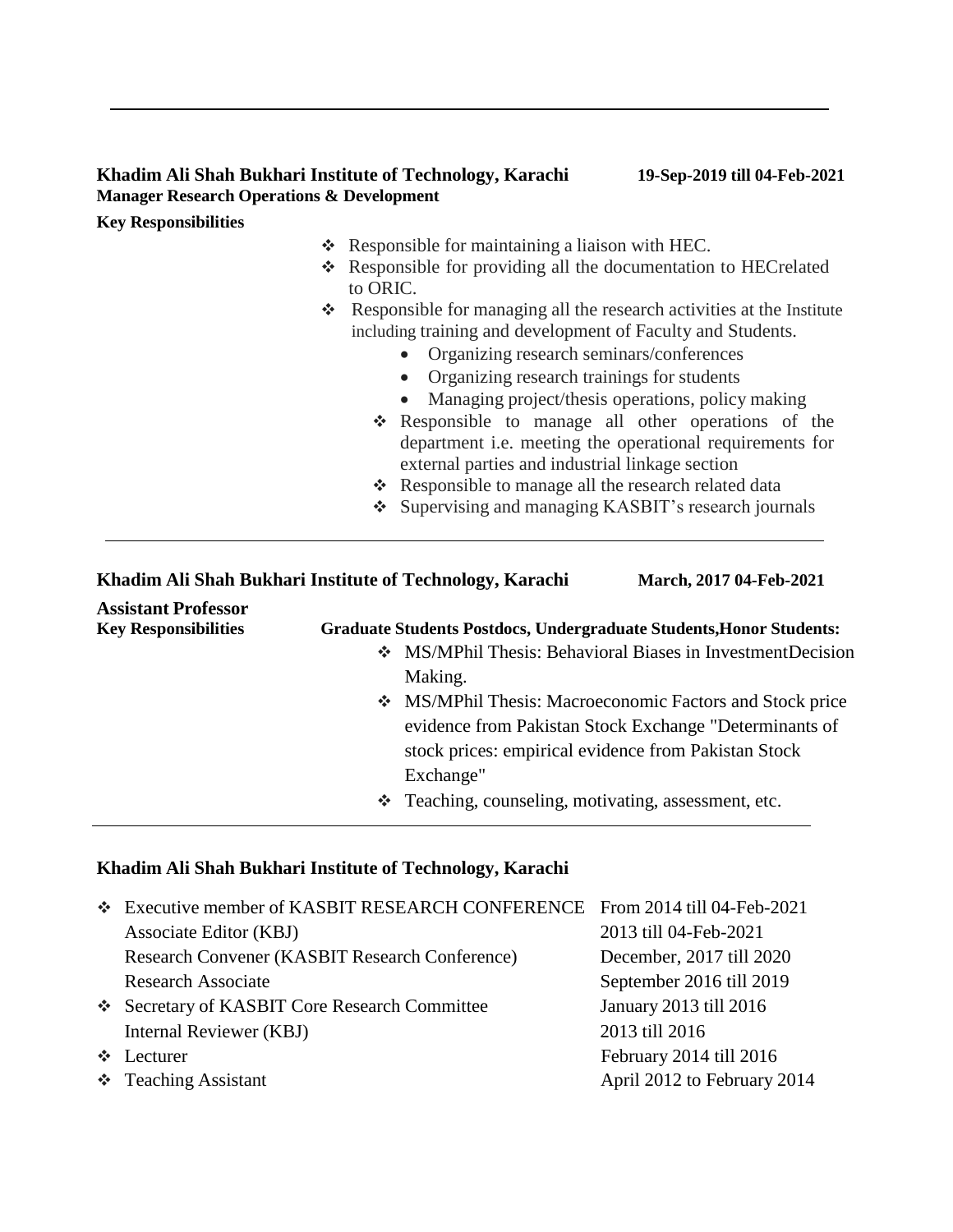### **PUBLICATIONS**

- June 6, 2020 "Does Religiosity influence Muslim consumer buying behavior? A qualitative study in Pakistan to find out the behavior of consumers for the food products" which was published in INTERNATIONAL JOURNAL OF BUSINESS AND MANAGEMENT SCIENCES, Vol.1, No.2.
- December 2018, "Impact of Ownership Structure On Corporate Dividend Policy and Performance" which was published in KASBIT Business Journal, Vol.11, No.1. <http://kbj.kasbit.edu.pk/Doc/KBJVol11/P6%20Vol.11.pdf>
- September 2017, 'The Implications of Cross-Docking in the Manufacturing Sector of Pakistan', which was published in International Journal of Supply Chain Management, Vol. 6, No. 3.
- May 2017, "Building Employee Relationships through Corporate Social Responsibility" which was published in KASBIT Business Journal, Vol. 10, Special Issue.
- \* December 2016, "Impact of Information Technology on Retail Sector in Pakistan" which was published in KASBIT Business Journal, Vol. 9. [http://kasbit.edu.pk/KBJVol9/Volume9KBJ2016pg63-9](http://kasbit.edu.pk/KBJVol9/Volume9KBJ2016pg63-)3.pdf.
- May 2014, "Causes and Identification of Employees' Politics and its Impact on Performance of Banking Industry in Pakistan" which was published in KASBIT Business Journal, Vol. 7.

### **CERTIFICATIONS**

- \* ProQuests Introduction to Publishing in Academic Journals-Part 1 08-Dec-2020
- HECs Online Capacity Building Session on "Peer Review Process" 26-Nov-2020
- Best Practices in Scholarly Publishing 19-Nov-2020.
- Using Digital platform for Online Teaching Purposes 16-Mar-2020 KASBIT.
- \* How to Manage your References Using Refworks 01-Dec-2020.
- \* ProQuests Introduction to Publishing in Academic Journals 15-Dec-2020.
- \* ProQuest Ebook Central Advanced Training 16-Sep-2020.
- HECs Capacity Building Session on "Open Journal Systems" 09-Dec-2020.
- Two-day Intellectual Property Licensing and Commercialization Workshop at Karachi, March 3-4, 2020, on Tuesday & Wednesday at Lecture Hall A, Institute of Business Administration, City Campus, Karachi.
- Editorial Forum Higher Education Commission, (HEC) Karachi, on Monday 29th April 2019 and Tuesday 30th April 2019.
- \* "Three Days Orientation Programme for Newly Established ORIC Personnel" on 2nd 4th May 2018 at Center for Innovation & Entrepreneurship, NUST Campus, Islamabad.
- \* "Technology Development Fund for Commercialization and Technology Transfer" May 15, 2018 at Institute of Business Management (IoBM).